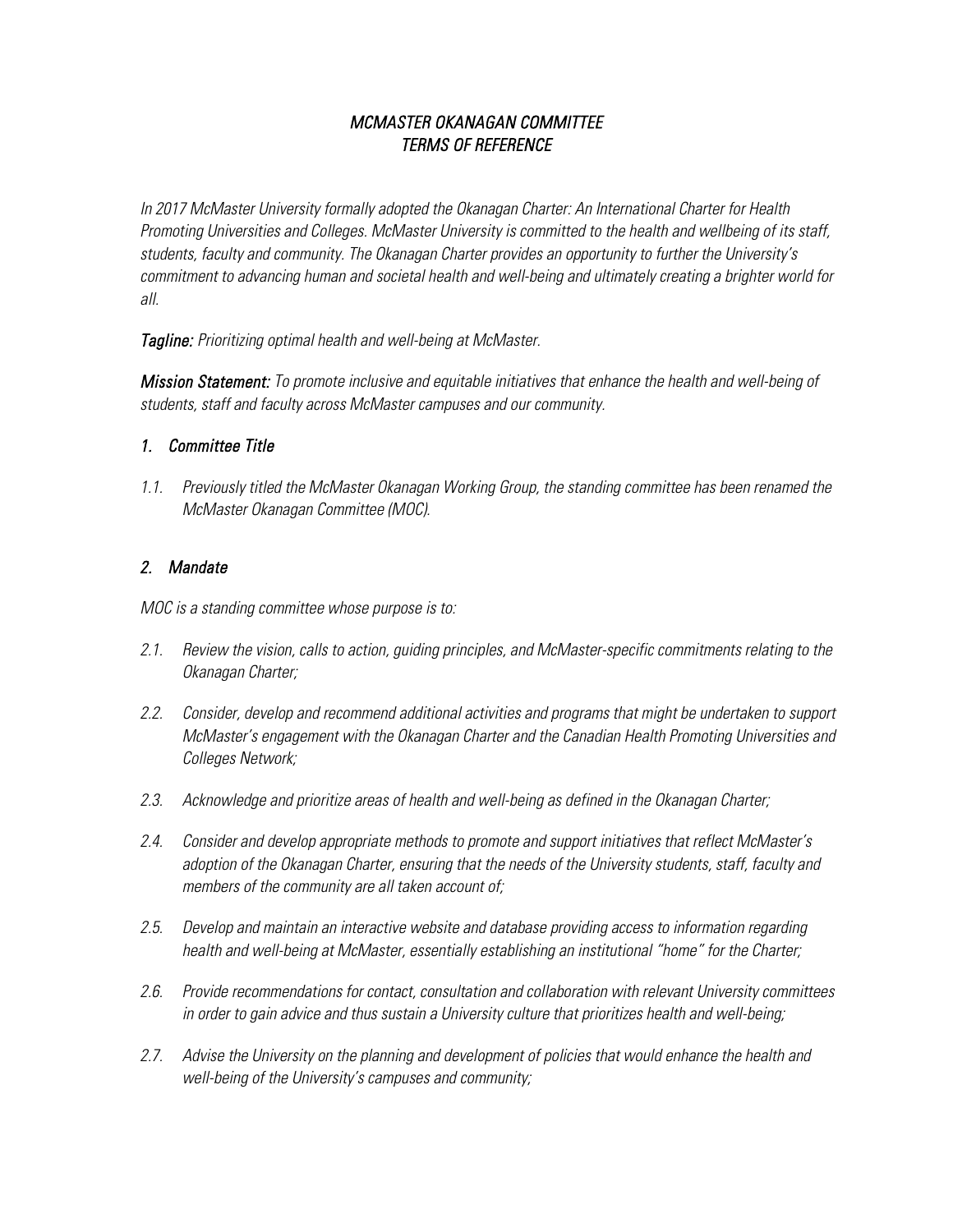- *2.8. Advise the University on the planning and development of potential courses that would enhance the education of the University's community in health and well-being knowledge;*
- *2.9. Identify, consider and develop recommendations to the University regarding potential research opportunities guided by the principles of the Okanagan Charter;*
- *2.10. Consider ways that McMaster's commitment to advancing human and societal health and well-being through its work as a research-intensive institution can be further highlighted through the Okanagan Charter;*
- *2.11. Oversee any required reporting, updates or promotional activities related to McMaster's engagement with the Charter and provide updates to the President and Vice-Presidents (PVP) group.*

## *3. Scope*

- *3.1. The scope of MOC follows the vision, calls to action and guiding principles of the Okanagan Charter;*
- *3.2. Includes exclusive attention to the health and well-being of all McMaster University campuses and communities;*
- *3.3. The MOC will take a holistic view of health and well-being and not restrict or exclude programs that may impact or affect health and well-being in some manner;*
- *3.4. Includes a focus on the promotion of health and well-being of all individuals at the University;*
- *3.5. Beyond the scope of MOC are topics not relating to the acknowledgement and advancement of the health and well-being of the McMaster campus and community.*

## *4. Sub-Committees*

- *4.1. Sub-committees are created at MOC level and will each focus on an individual area of health and wellbeing.*
- *4.2. Each sub-committee will have an outline, goals and mandate as approved by MOC;*
- *4.3. Each sub-committee is to be chaired or championed by a member of MOC;*
- *4.4. Each sub-committee is responsible to facilitate meetings and further develop ideas, activities and programs pertaining to their area of focus;*
- *4.5. Each sub-committee is responsible to report highlights and progress from their meetings at MOC meetings.*

### *5. Membership*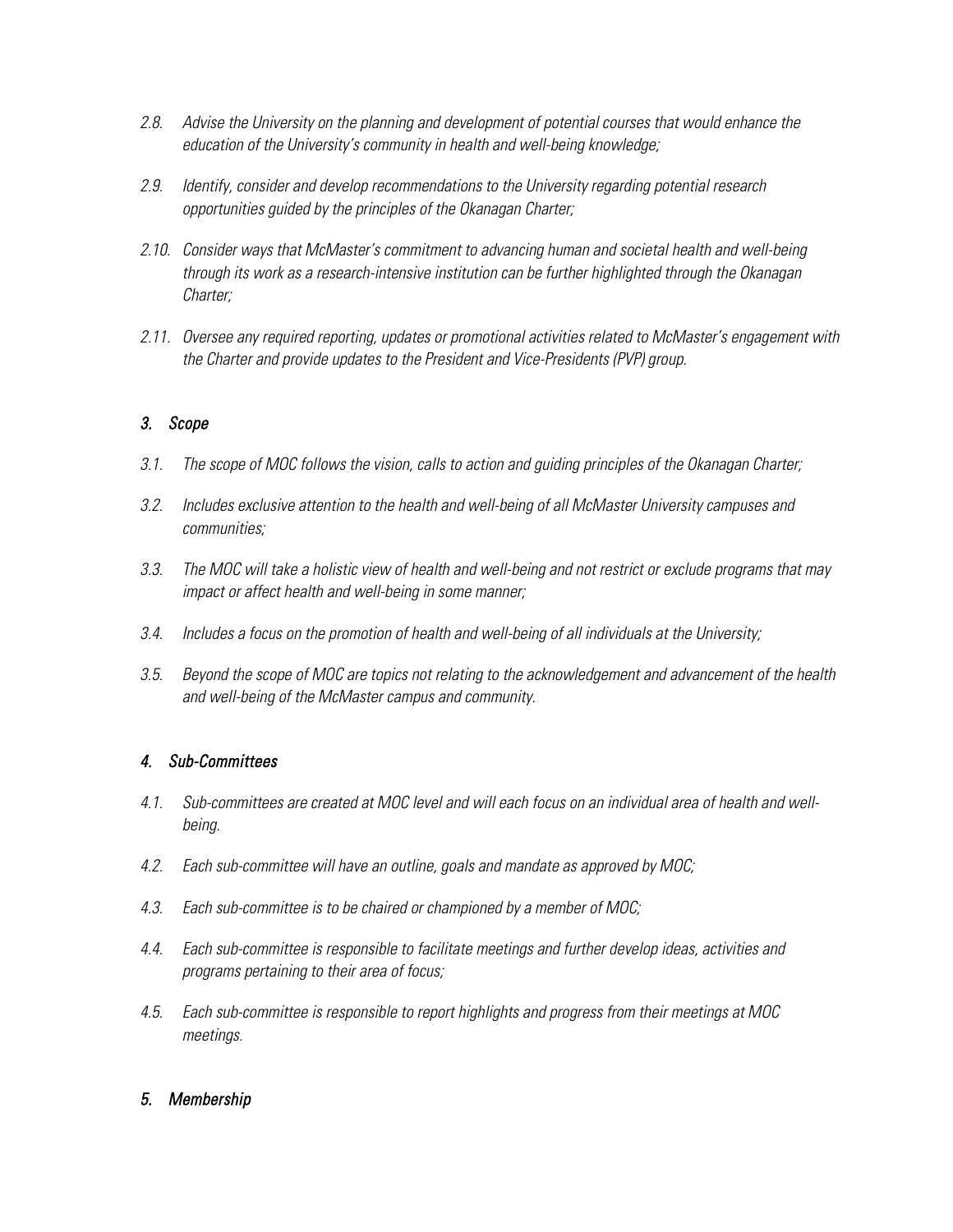#### *The membership of MOC includes:*

- *5.1. Committee Chair, who shall be appointed by the President;*
- *5.2. Vice-Chair, who shall be appointed by the President, to serve in the absence of the Chair;*
- *5.3. Committee members shall include individuals from the McMaster community, with a minimum of one representative from each of the following areas of the University:*
	- *5.3.1. Athletics & Recreation;*
	- *5.3.2. Facility Services;*
	- *5.3.3. Graduate Students Representative;*
	- *5.3.4. Hospital Partner Representative(s);*
	- *5.3.5. Hospitality Services;*
	- *5.3.6. Human Resources Services;*
	- *5.3.7. Indigenous Community Representative;*
	- *5.3.8. McMaster Faculty Representative;*
	- *5.3.9. McMaster Staff Representative;*
	- *5.3.10. Mental Health;*
	- *5.3.11. Researcher in the field of Health and Well-being;*
	- *5.3.12. Student Wellness Centre;*
	- *5.3.13. Undergraduate Students Representative;*
	- *5.3.14. University Advancement;*
- *5.4. MOC is encouraged to consult with colleagues across campus as needed and to engage additional internal expertise and resources as required to support its work;*
- *5.5. Membership of MOC is granted by request of the Chair.*

#### *6. Meeting Arrangements*

- *6.1. The committee shall meet approximately every two months or 5-6 times a year;*
- *6.2. The office of MOC Chair will make the meeting arrangements;*